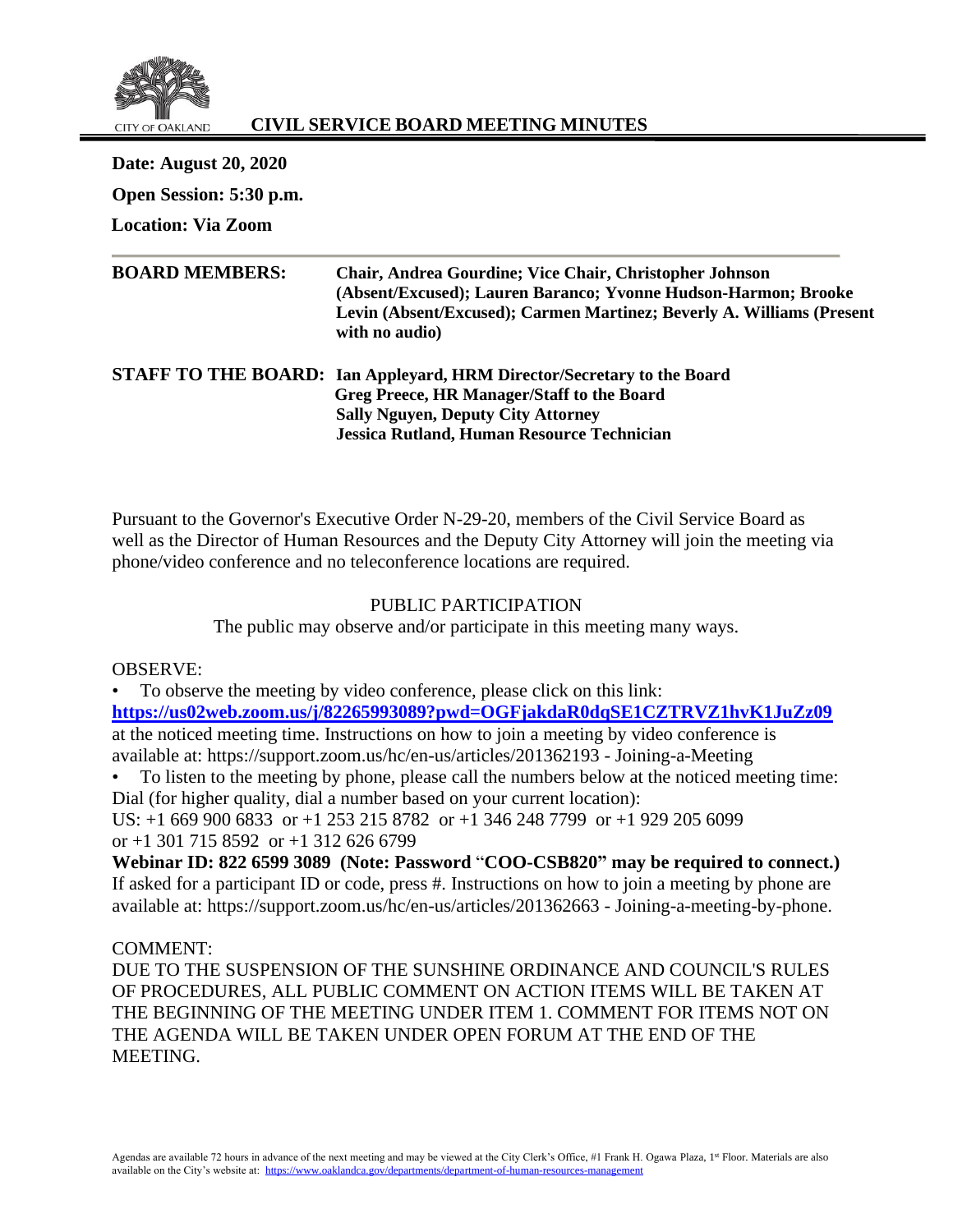There are two ways to make public comment within the time allotted for public comment on an eligible Agenda item.

• To comment by Zoom video conference, click the "Raise Your Hand" button to request to speak when Public Comment is being taken on an eligible agenda item at the beginning of the meeting. You will then be unmuted, during your turn, and allowed to participate in public comment. After the allotted time, you will then be re-muted. Instructions on how to "Raise Your Hand" is available at: https://support.zoom.us/hc/en-us/articles/205566129 - Raise-Hand-In-Webinar.

• To comment by phone, please call on one of the above listed phone numbers. You will be prompted to "Raise Your Hand" by pressing "\*9" to request to speak when Public Comment is being taken on an eligible agenda Item at the beginning of the meeting. You will then be unmuted, during your turn, and allowed to make public comments. After the allotted time, you will then be re-muted. Instructions of how to raise your hand by phone are available at: https://support.zoom.us/hc/en-us/articles/201362663 - Joining-a-meeting-by-phone.

If you have any questions, please email Greg Preece, Human Resources Manager at GPreece@oaklandca.gov. – Human Resources Management Department.

# **OPEN SESSION AGENDA**

# **ROLL CALL**

# **1) PUBLIC COMMENT:**

# **COMMENT ON ALL ACTION ITEMS WILL BE TAKEN AT THIS TIME. COMMENTS FOR ITEMS NOT ON THE AGENDA WILL BE TAKEN DURING OPEN FORUM.**

• There was one speaker regarding item 6a.

#### **2) APPROVAL OF THE AUGUST 20, 2020 CIVIL SERVICE BOARD MEETING AGENDA ACTION**

## **45001 A motion was made by Board Member Hudson-Harmon and seconded by Board Member Martinez to approve the August 20, 2020 Civil Service Board Meeting Agenda. The motion passed.**

**Votes:** Board Member Ayes: 4 – Gourdine, Baranco, Hudson-Harmon, Martinez.

> Board Member Noes: None Board Member Abstentions: Williams (Technical Issue) Board Members Absent: Johnson, Levin

# **3) UPDATES, SECRETARY TO THE BOARD** INFORMATION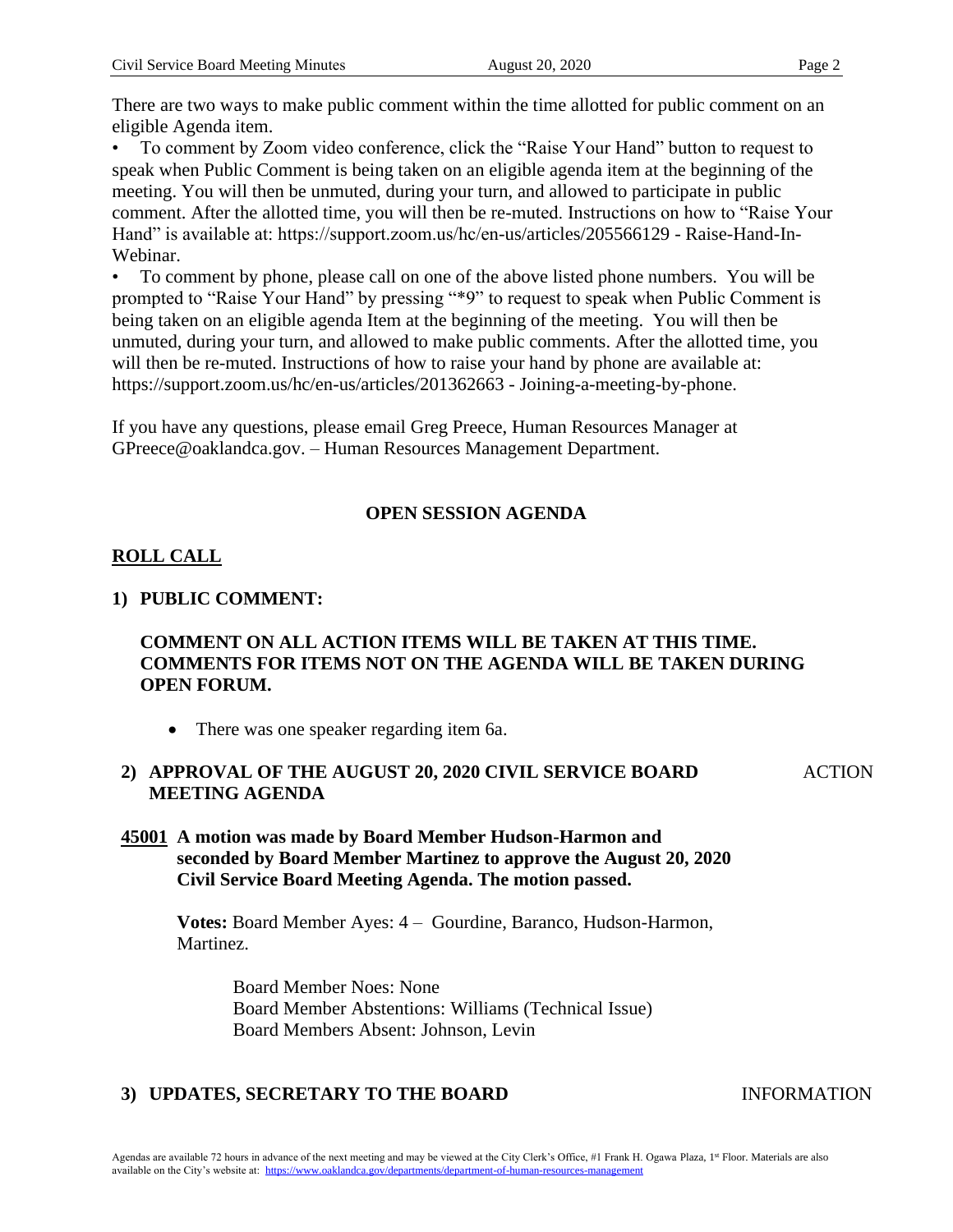# **4) CONSENT CALENDAR:**

- a) Approval of Provisional Appointment (0)
	- There are no requests for provisional appointments.
- b) Approval of Employee Requests for Leave of Absence (4)
	- Oakland Public Library (2)
	- Oakland Police Department (2)
- c) Approval of Revised Classification Specifications (3)
	- **Battalion Chief of Fire Department**
	- Lieutenant of Fire Department
	- Firefighter Paramedic

## **45002 A motion was made by Board Member Hudson-Harmon and seconded by Board Member Martinez to approve the August 20, 2020 Civil Service Board Meeting Consent Calendar. The motion passed.**

**Votes:** Board Member Ayes: 4 – Gourdine, Baranco, Hudson-Harmon, Martinez.

> Board Member Noes: None Board Member Abstentions: Williams (Technical Issue) Board Members Absent: Johnson, Levin

## **5) OLD BUSINESS:**

- a) Approval of July 16, 2020 Civil Service Board Meeting Minutes ACTION
- **45003 A motion was made by Board Member Martinez and seconded by Board Member Baranco to approve the July 16, 2020 Civil Service Board Meeting Minutes. The motion passed.**

**Votes:** Board Member Ayes: 4 – Gourdine, Baranco, Hudson-Harmon, Martinez.

> Board Member Noes: None Board Member Abstentions: Williams (Technical Issue) Board Members Absent: Johnson, Levin

b) Determination of Schedule of Outstanding Board Items INFORMATION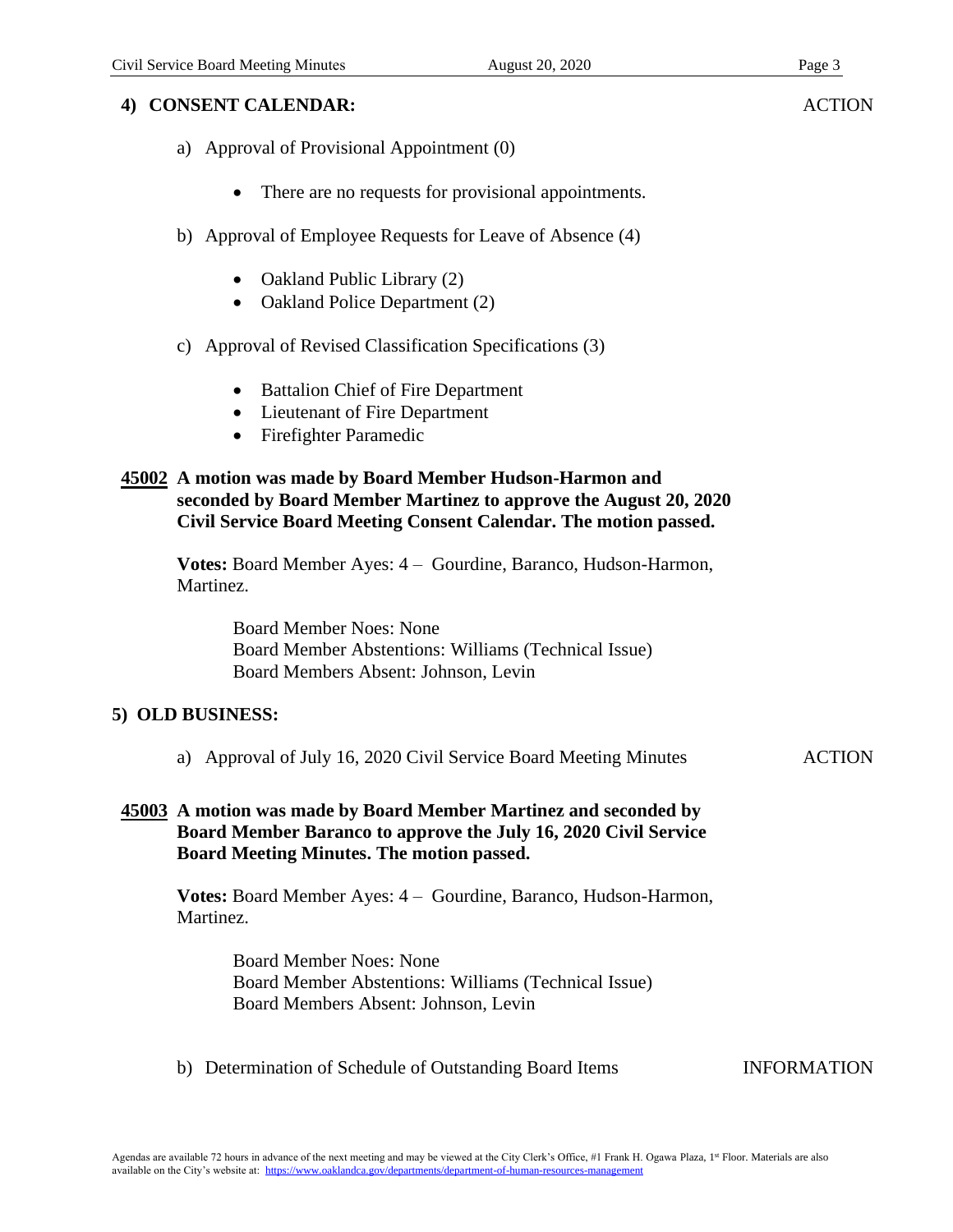|                  |                                                                                                                                                                                                 | c) Informational Report on the Status of Temporary Assignments for<br>Temporary Contract Service Employees (TCSEs) and Exempt<br>Limited Duration Employees (ELDEs) Including a Report of the<br>Names, Hire Dates, and Departments of all ELDE's and TCSEs in<br>Accordance with the Memorandum of Understanding Between the<br>City and Local 21 | <b>INFORMATION</b> |  |
|------------------|-------------------------------------------------------------------------------------------------------------------------------------------------------------------------------------------------|----------------------------------------------------------------------------------------------------------------------------------------------------------------------------------------------------------------------------------------------------------------------------------------------------------------------------------------------------|--------------------|--|
|                  |                                                                                                                                                                                                 | There was no report available for this month.                                                                                                                                                                                                                                                                                                      |                    |  |
|                  |                                                                                                                                                                                                 | d) Update on Common Class Study                                                                                                                                                                                                                                                                                                                    | <b>INFORMATION</b> |  |
|                  |                                                                                                                                                                                                 | There was no report scheduled for this month.                                                                                                                                                                                                                                                                                                      |                    |  |
| 6) NEW BUSINESS: |                                                                                                                                                                                                 |                                                                                                                                                                                                                                                                                                                                                    |                    |  |
|                  |                                                                                                                                                                                                 | a) Approval of New Classification Specification for Chief of Police                                                                                                                                                                                                                                                                                | <b>ACTION</b>      |  |
|                  | 45004 A motion was made by Board Member Hudson-Harmon and<br>seconded by Board Member Baranco to approve the New<br><b>Classification Specification for Chief of Police. The motion passed.</b> |                                                                                                                                                                                                                                                                                                                                                    |                    |  |
|                  |                                                                                                                                                                                                 | Votes: Board Member Ayes: 4 – Gourdine, Baranco, Hudson-Harmon,<br>Martinez.                                                                                                                                                                                                                                                                       |                    |  |
|                  |                                                                                                                                                                                                 | <b>Board Member Noes: None</b><br>Board Member Abstentions: Williams (Technical Issue)<br>Board Members Absent: Johnson, Levin                                                                                                                                                                                                                     |                    |  |
|                  |                                                                                                                                                                                                 | b) Approval of New Classification Specification for School Traffic<br><b>Safety Supervisor</b>                                                                                                                                                                                                                                                     | <b>ACTION</b>      |  |
|                  |                                                                                                                                                                                                 | 45005 A motion was made by Board Member Hudson-Harmon and<br>seconded by Board Member Martinez to approve the New<br><b>Classification Specification for School Traffic Safety Supervisor. The</b><br>motion passed.                                                                                                                               |                    |  |
|                  |                                                                                                                                                                                                 | Votes: Board Member Ayes: 4 – Gourdine, Baranco, Hudson-Harmon,<br>Martinez.                                                                                                                                                                                                                                                                       |                    |  |
|                  |                                                                                                                                                                                                 | <b>Board Member Noes: None</b><br>Board Member Abstentions: Williams (Technical Issue)<br>Board Members Absent: Johnson, Levin                                                                                                                                                                                                                     |                    |  |
|                  | C)                                                                                                                                                                                              | City Council Zero Tolerance Policy Legislation                                                                                                                                                                                                                                                                                                     | <b>INFORMATION</b> |  |
|                  |                                                                                                                                                                                                 | There was no update on this item this month.                                                                                                                                                                                                                                                                                                       |                    |  |
|                  |                                                                                                                                                                                                 |                                                                                                                                                                                                                                                                                                                                                    |                    |  |

## **7) OPEN FORUM**